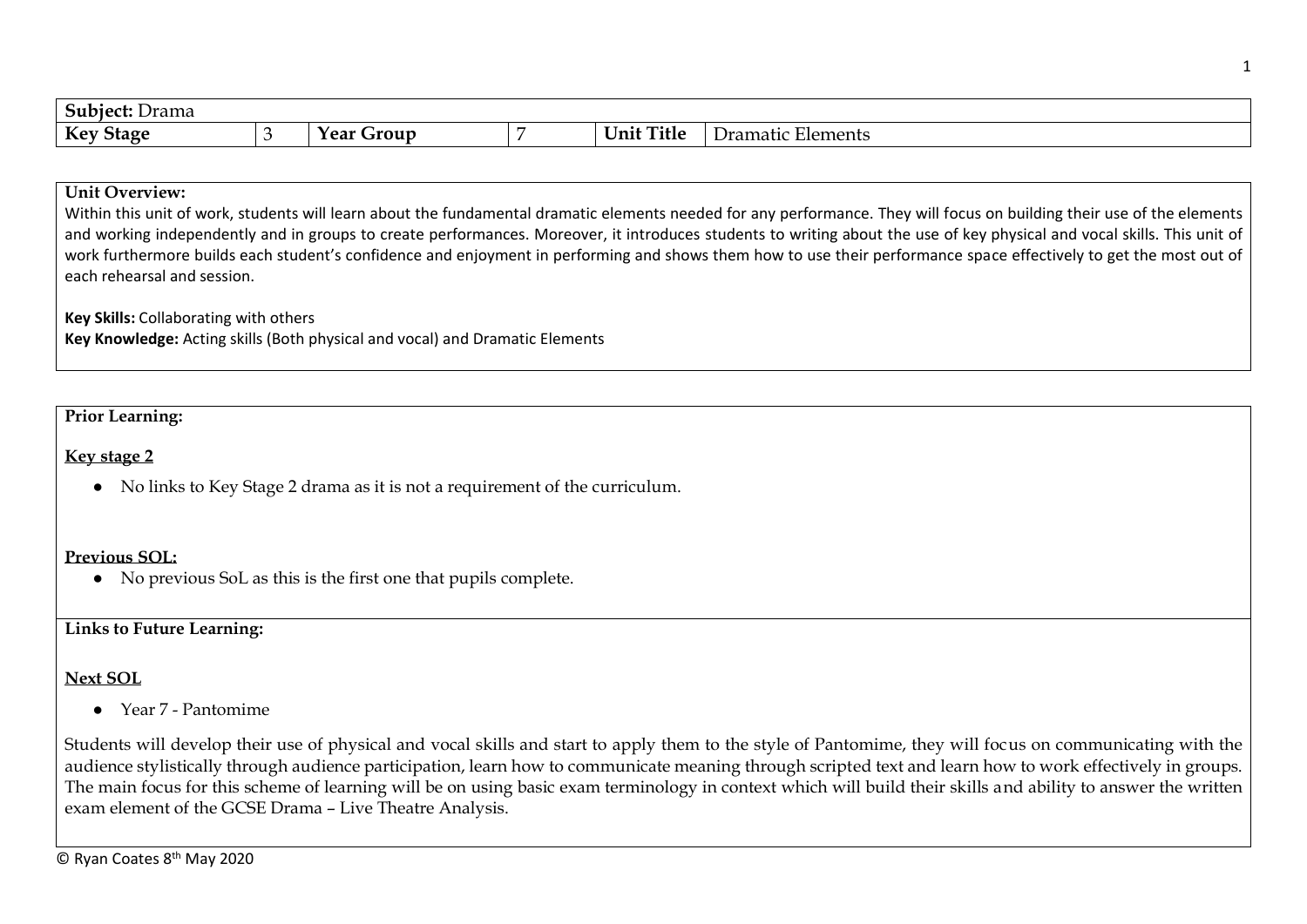## **Next year group:**

- Year 8 Rehearsal Techniques
- Year 9 Practitioners

These units further develop students' abilities to discuss and create meaning with the use of physical and vocal skills. The Rehearsal skills SoL will delve deeper into techniques that students can use to create a performance based around a range of global warming stimuli. While the Practitioners SoL will delve deeper into a range of different Practitioners and theatre companies and the techniques they use within their performances. Furthermore it will enable them to see how they pose different social, cultural, historical and economical messages.

# **Next Key stage:**

● KS4 GCSE: Written Exam – Set Text. In this component students will be required to study a live text and communicate the use of key acting skills and how they impact the audience in order to create a specific meaning.

## **Post 16**

● Apprenticeships and University: Students develop valuable skills in collaborating with others, analysing and evaluating the effectiveness of their own work, working within specific confines and to specific time frames, giving and accepting critical feedback and researching and investigating their own and other students ideas.

| Key Vocabulary     | To be revisited | New vocabulary                                                                                                                                                                                                                                                                             |
|--------------------|-----------------|--------------------------------------------------------------------------------------------------------------------------------------------------------------------------------------------------------------------------------------------------------------------------------------------|
| Level 2 Vocabulary |                 | Describe                                                                                                                                                                                                                                                                                   |
| Level 3 Vocabulary |                 | Situation, Character, Relationship, tension, Focus, Place, Time,<br>Language, Movement, Mood, Symbols, Performance Space,<br>Audience, Actor, Thespian, Director, Rehearsal, Confidence,<br>Performance, Performing, Legend, Myth, Folktale, Script Specific<br>language, Partner, Command |

© Ryan Coates 8th May 2020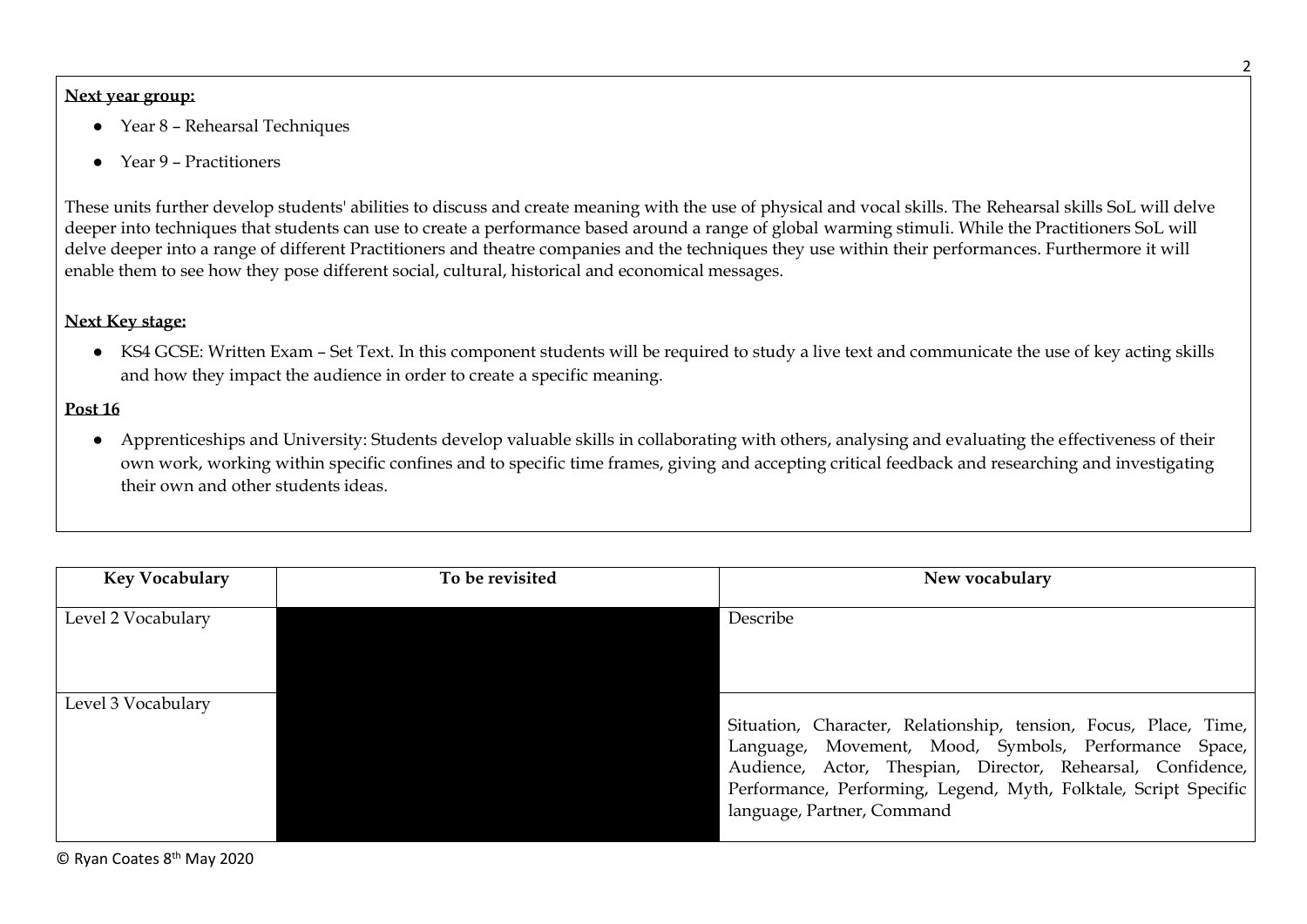| <b>SMSC and British Values Opportunities</b>                  | <b>SMSC (Social, Moral, Spiritual and Cultural)</b>                                                                                                                                                                                                                                                                                                                              |  |  |  |  |  |
|---------------------------------------------------------------|----------------------------------------------------------------------------------------------------------------------------------------------------------------------------------------------------------------------------------------------------------------------------------------------------------------------------------------------------------------------------------|--|--|--|--|--|
|                                                               | Students use a range of social skills in different contexts.<br>$\bullet$                                                                                                                                                                                                                                                                                                        |  |  |  |  |  |
|                                                               | Students obtain a sense of enjoyment and fascination in learning about themselves, others and the world<br>around them.                                                                                                                                                                                                                                                          |  |  |  |  |  |
|                                                               | Students are willing to participate in and respond positively to artistic, musical, sporting and cultural<br>opportunities.                                                                                                                                                                                                                                                      |  |  |  |  |  |
|                                                               | British Values (Tolerance, Rule of Law, Individual liberty, Mutual respect, Democracy)                                                                                                                                                                                                                                                                                           |  |  |  |  |  |
|                                                               | Students respect all viewpoints and backgrounds of their peers.<br>$\bullet$                                                                                                                                                                                                                                                                                                     |  |  |  |  |  |
|                                                               | Students adhere to all exam board guidelines and timeframes.                                                                                                                                                                                                                                                                                                                     |  |  |  |  |  |
|                                                               | Students are given opportunities to act and express themselves freely and without judgement.                                                                                                                                                                                                                                                                                     |  |  |  |  |  |
|                                                               | Students are given opportunities to make democratic decisions about their own coursework.                                                                                                                                                                                                                                                                                        |  |  |  |  |  |
| <b>Gatsby Benchmark</b><br><b>Careers curriculum learning</b> | <b>Future careers</b><br>Gatsby Benchmark 4 - Linking curriculum learning to careers. Throughout this SoL students will be introduced to how<br>actors work within groups and by themselves to create performances.                                                                                                                                                              |  |  |  |  |  |
|                                                               | <b>English and Maths</b>                                                                                                                                                                                                                                                                                                                                                         |  |  |  |  |  |
|                                                               | English: Within this SoL students have the opportunity to understand how to read and analyse text written in<br>the English language, they are required to build upon their oracy skills by expressing their viewpoints and<br>writing about acting choices and they are required to develop their presentation skills by confidently<br>performing in front of a live audience. |  |  |  |  |  |
|                                                               | Maths: Within this SoL students have the opportunity to understand measurements through staging, shapes<br>and patterns through blocking, angles through blocking and health and safety through working within a<br>industry simulated environment.                                                                                                                              |  |  |  |  |  |
|                                                               |                                                                                                                                                                                                                                                                                                                                                                                  |  |  |  |  |  |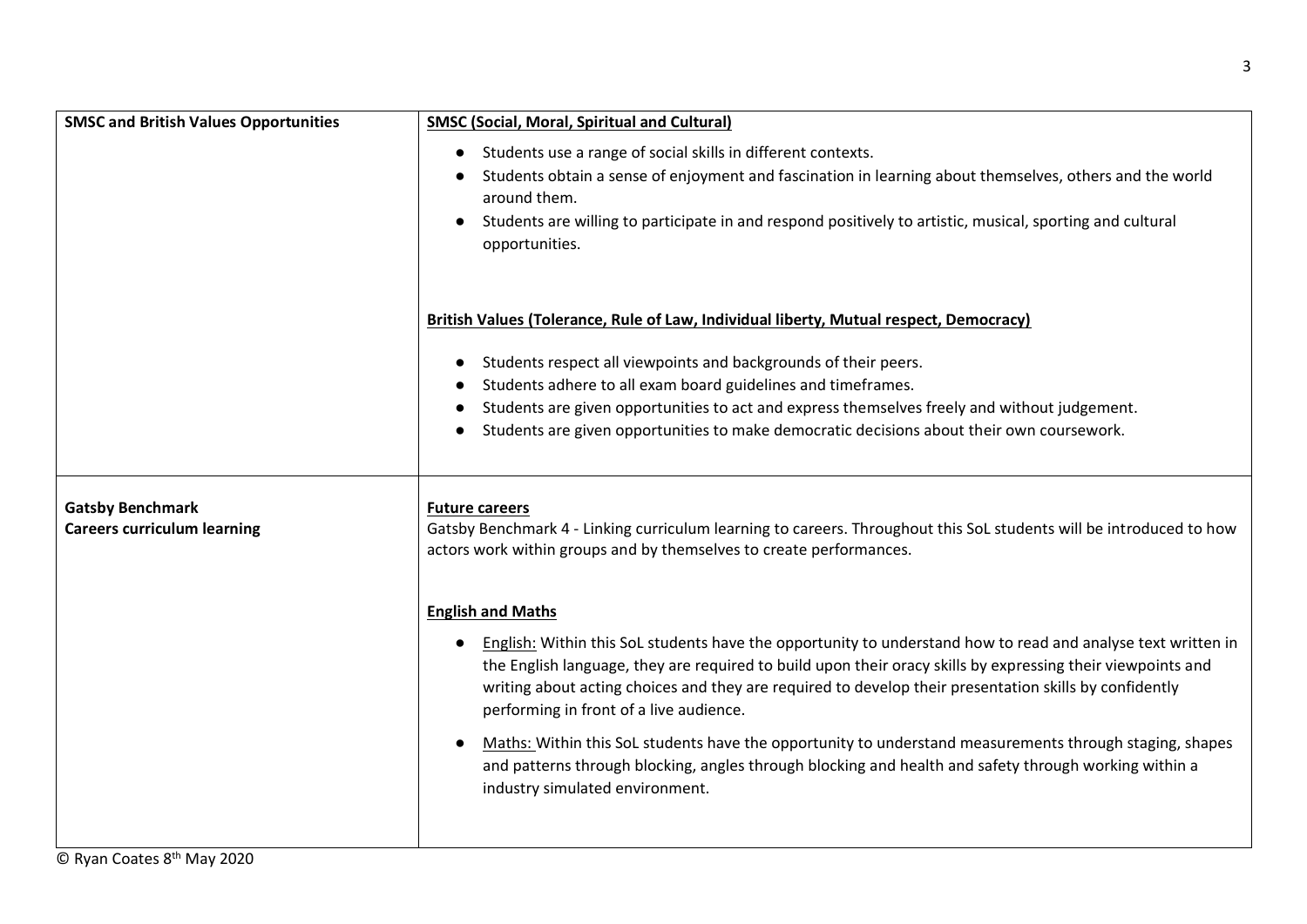| <b>Sequence of Learning</b>    | <b>Learning Objective</b>                                                                                                                | <b>Exemplar activities and resources</b>                                                                                                                                                                                                                                                                                                                                                                                                                                                                                                                                                                                                                                                                                                                                                                                                                                                                                                                                                                                                                                                                                                                                                              | Links to 5Rs | <b>Key Vocabulary</b>                                                                                                         | <b>Extended Learning</b>                                                                                                        |
|--------------------------------|------------------------------------------------------------------------------------------------------------------------------------------|-------------------------------------------------------------------------------------------------------------------------------------------------------------------------------------------------------------------------------------------------------------------------------------------------------------------------------------------------------------------------------------------------------------------------------------------------------------------------------------------------------------------------------------------------------------------------------------------------------------------------------------------------------------------------------------------------------------------------------------------------------------------------------------------------------------------------------------------------------------------------------------------------------------------------------------------------------------------------------------------------------------------------------------------------------------------------------------------------------------------------------------------------------------------------------------------------------|--------------|-------------------------------------------------------------------------------------------------------------------------------|---------------------------------------------------------------------------------------------------------------------------------|
|                                |                                                                                                                                          |                                                                                                                                                                                                                                                                                                                                                                                                                                                                                                                                                                                                                                                                                                                                                                                                                                                                                                                                                                                                                                                                                                                                                                                                       |              |                                                                                                                               |                                                                                                                                 |
| L1 - How to work in a<br>group | and Key knowledge<br>To understand how<br>to use a performance<br>space.<br>To build confidence<br>in performing in<br>front of a group. | <b>Lesson Plan:</b><br>https://drive.google.com/open?id=12KP5ej<br>bDrSrR8YyyifeVLpZbhMrvl4eR<br>HA: Working with critical friend, challenge<br>board and super challenge tasks, one on one<br>support from teacher and higher order<br>questioning.<br><b>MA:</b> Working with HA and LA students in<br>groups, challenge board, one on one<br>support from teacher and challenge<br>questions.<br>LA: Working with HA and LA students in<br>groups, challenge board, one on one<br>support from teacher, glossary of keywords<br>and KS3 organiser.<br>PP: Extra time to use rehearsal space,<br>constant praise to raise self-esteem and extra<br>exposure to new learning techniques<br><b>SEND:</b> One on One assistance, extra time to<br>complete tasks, short breaks, checklists,<br>extra encouragement, pictures to support<br>written elements, HA buddy and keywords<br>list with definitions<br>AFL: Constant monitoring, verbal feedback,<br>peer feedback, self-assessment, higher order<br>questioning throughout the lesson and mini<br>plenaries.<br><b>GCSE Exam Practice: Differentiated Writing</b><br>frame for recognising and describing use of<br>vocal and physical skills | Responsible  | for the lesson<br>Performance<br>space, Actor,<br>Thespian,<br>Director,<br>Confidence,<br>Performing,<br>Partner,<br>Command | <b>Extended Learning</b><br><b>Booklet Page 2</b><br>https://drive.google.com/<br>open?id=1yVjT 5SCjRo9<br>MtQ-pJKPaqT4XYHRC9xF |
|                                |                                                                                                                                          |                                                                                                                                                                                                                                                                                                                                                                                                                                                                                                                                                                                                                                                                                                                                                                                                                                                                                                                                                                                                                                                                                                                                                                                                       |              |                                                                                                                               |                                                                                                                                 |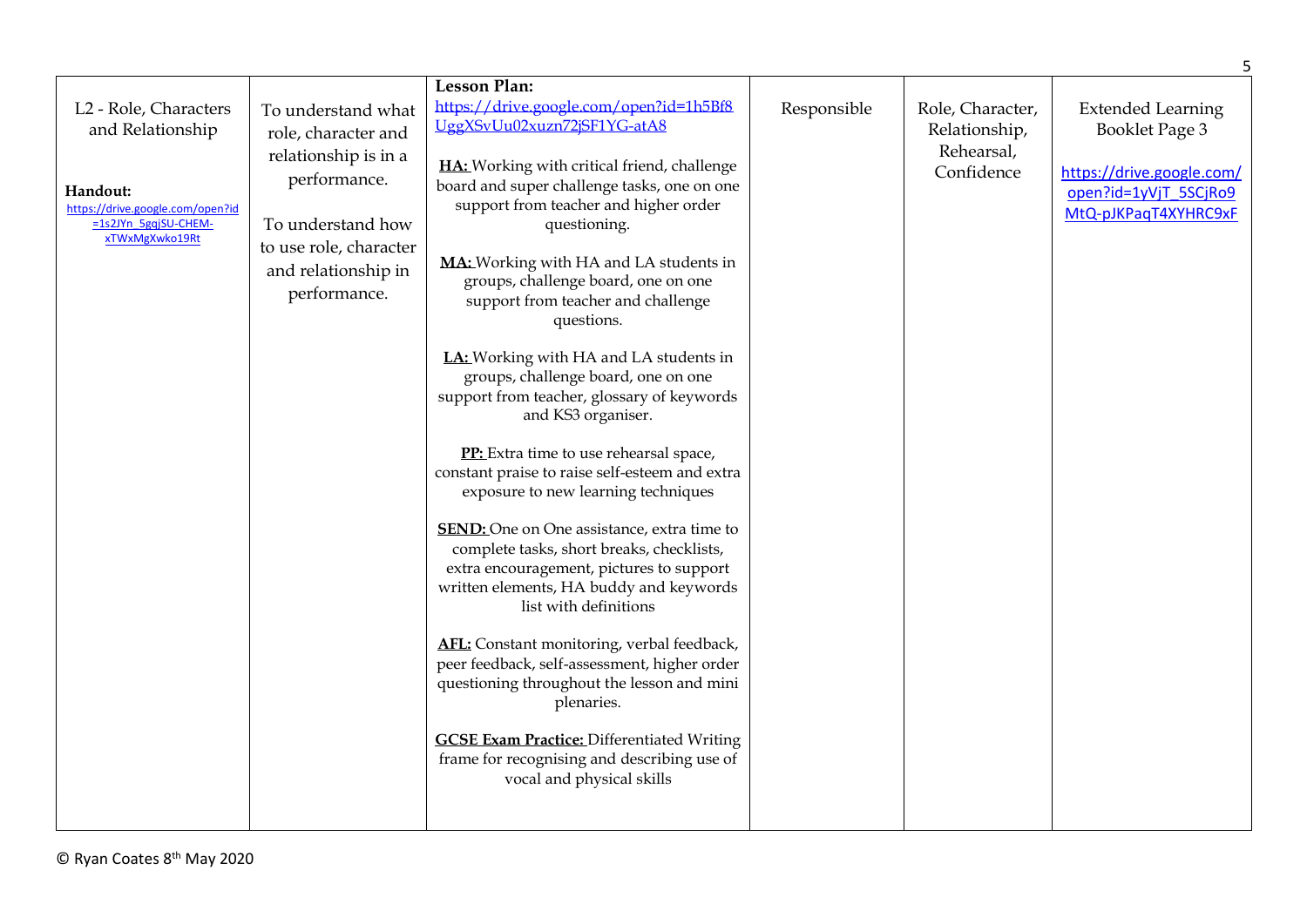|              |                                       | <b>Lesson Plan:</b>                                                                                                                                                                                            |             |                        |                                                                            |
|--------------|---------------------------------------|----------------------------------------------------------------------------------------------------------------------------------------------------------------------------------------------------------------|-------------|------------------------|----------------------------------------------------------------------------|
| L3 - Tension | To understand what<br>tension is in a | https://drive.google.com/open?id=1C04qe<br>uxkfUnRDv_RswHiLjO4s8ZzfUY5                                                                                                                                         | Responsible | Tension,<br>Rehearsal, | <b>Extended Learning</b><br>Booklet Page 4                                 |
|              | performance.<br>To understand how     | HA: Working with critical friend, challenge<br>board and super challenge tasks, one on one<br>support from teacher and higher order<br>questioning.                                                            |             | Confidence             | https://drive.google.com/<br>open?id=1yVjT_5SCjRo9<br>MtQ-pJKPaqT4XYHRC9xF |
|              | to use tension in<br>performance.     | MA: Working with HA and LA students in<br>groups, challenge board, one on one<br>support from teacher and challenge<br>questions.                                                                              |             |                        |                                                                            |
|              |                                       | LA: Working with HA and LA students in<br>groups, challenge board, one on one<br>support from teacher, glossary of keywords<br>and KS3 organiser.                                                              |             |                        |                                                                            |
|              |                                       | PP: Extra time to use rehearsal space,<br>constant praise to raise self-esteem and extra<br>exposure to new learning techniques                                                                                |             |                        |                                                                            |
|              |                                       | <b>SEND:</b> One on One assistance, extra time to<br>complete tasks, short breaks, checklists,<br>extra encouragement, pictures to support<br>written elements, HA buddy and keywords<br>list with definitions |             |                        |                                                                            |
|              |                                       | AFL: Constant monitoring, verbal feedback,<br>peer feedback, self-assessment, higher order<br>questioning throughout the lesson and mini<br>plenaries.                                                         |             |                        |                                                                            |
|              |                                       | <b>GCSE Exam Practice: Differentiated Writing</b><br>frame for recognising and describing use of<br>vocal and physical skills                                                                                  |             |                        |                                                                            |

6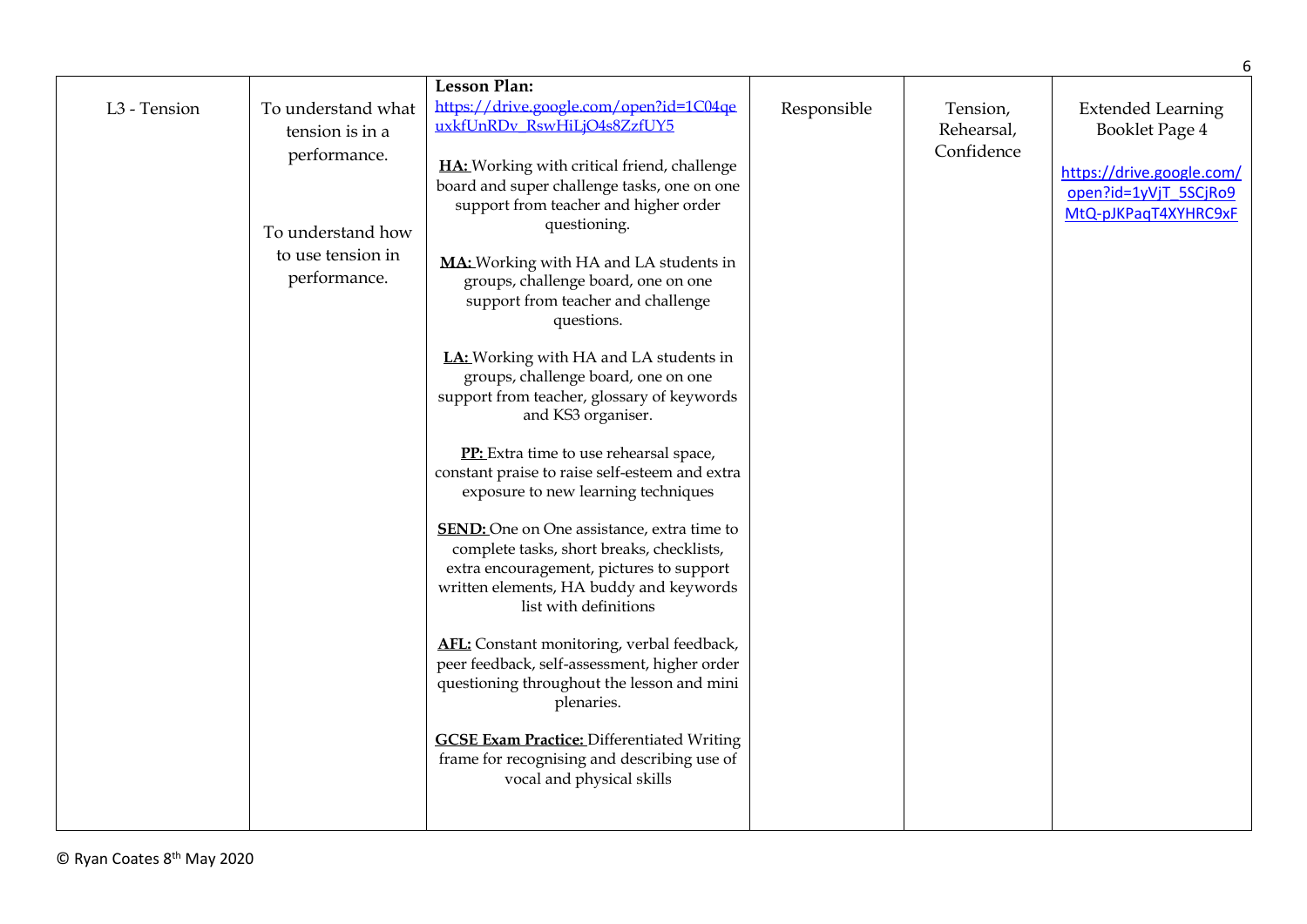|            |                                     | <b>Lesson Plan:</b>                                                                                                                                                                                            |             |                                 | $\overline{7}$                                                             |
|------------|-------------------------------------|----------------------------------------------------------------------------------------------------------------------------------------------------------------------------------------------------------------|-------------|---------------------------------|----------------------------------------------------------------------------|
|            | To understand what<br>focus is in a | https://drive.google.com/open?id=1L7KK<br>m88HrVeWmZYVqQK61nkuVDXCDejl                                                                                                                                         | Responsible | Focus, Rehearsal,<br>Confidence | <b>Extended Learning</b><br>Booklet Page 5                                 |
| L4 - Focus | performance.<br>To understand how   | HA: Working with critical friend, challenge<br>board and super challenge tasks, one on one<br>support from teacher and higher order                                                                            |             |                                 | https://drive.google.com/<br>open?id=1yVjT_5SCjRo9<br>MtQ-pJKPaqT4XYHRC9xF |
|            | to use focus in                     | questioning.                                                                                                                                                                                                   |             |                                 |                                                                            |
|            | performance.                        | MA: Working with HA and LA students in<br>groups, challenge board, one on one<br>support from teacher and challenge<br>questions.                                                                              |             |                                 |                                                                            |
|            |                                     | LA: Working with HA and LA students in<br>groups, challenge board, one on one<br>support from teacher, glossary of keywords<br>and KS3 organiser.                                                              |             |                                 |                                                                            |
|            |                                     | PP: Extra time to use rehearsal space,<br>constant praise to raise self-esteem and extra<br>exposure to new learning techniques                                                                                |             |                                 |                                                                            |
|            |                                     | <b>SEND:</b> One on One assistance, extra time to<br>complete tasks, short breaks, checklists,<br>extra encouragement, pictures to support<br>written elements, HA buddy and keywords<br>list with definitions |             |                                 |                                                                            |
|            |                                     | AFL: Constant monitoring, verbal feedback,<br>peer feedback, self-assessment, higher order<br>questioning throughout the lesson and mini<br>plenaries.                                                         |             |                                 |                                                                            |
|            |                                     | <b>GCSE Exam Practice: Differentiated Writing</b><br>frame for recognising and describing use of<br>vocal and physical skills                                                                                  |             |                                 |                                                                            |
|            |                                     |                                                                                                                                                                                                                |             |                                 |                                                                            |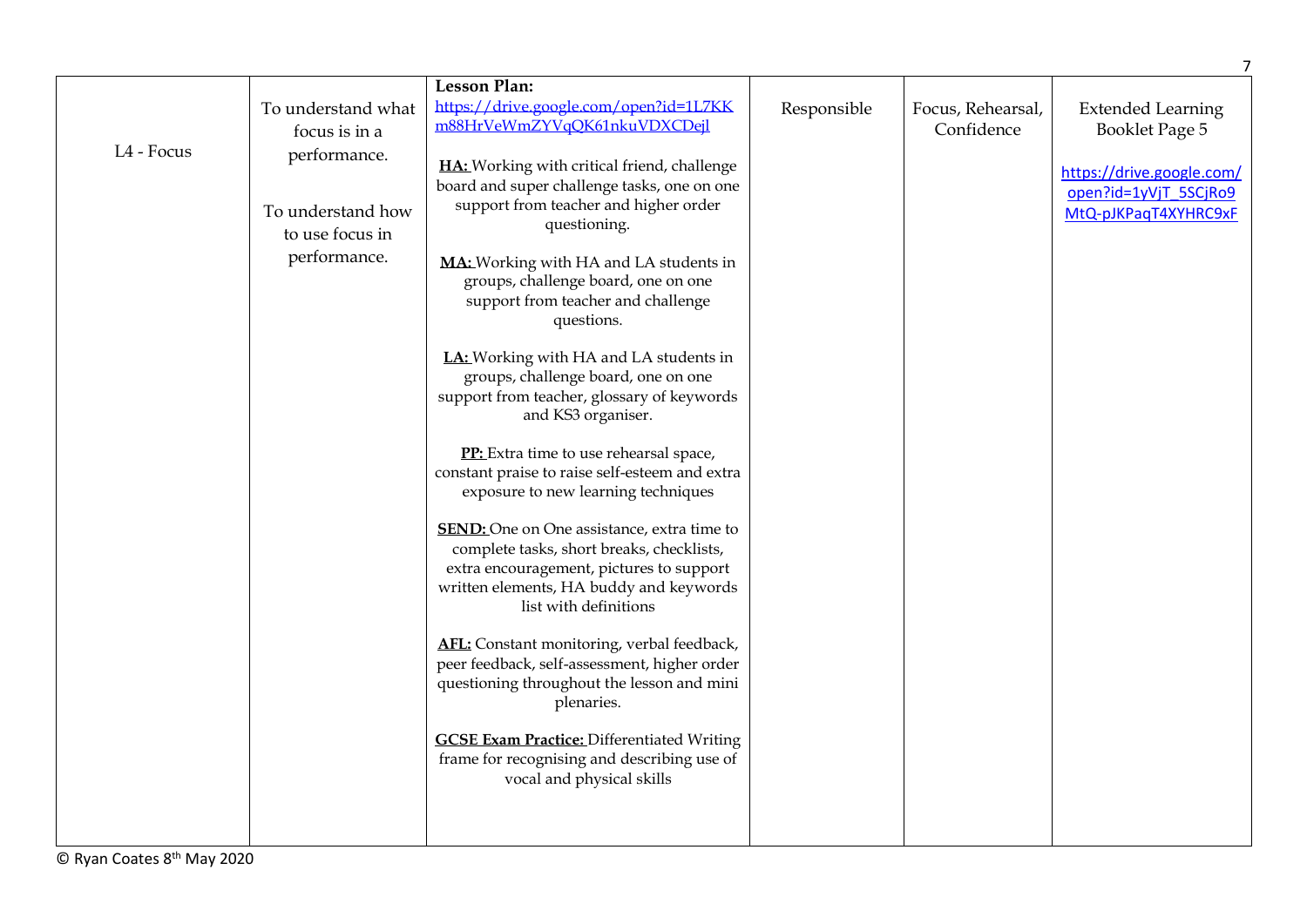|                                   |                                                                                                                                                           |                                                                                                                                                                                                                                                                                                                                                                                                                                                                                                                                                                                                                                                                                                                                                                                                                                                                                                                                                                                                                                                                                                                                                                                                |             |                                                     | 8                                                                                                                        |
|-----------------------------------|-----------------------------------------------------------------------------------------------------------------------------------------------------------|------------------------------------------------------------------------------------------------------------------------------------------------------------------------------------------------------------------------------------------------------------------------------------------------------------------------------------------------------------------------------------------------------------------------------------------------------------------------------------------------------------------------------------------------------------------------------------------------------------------------------------------------------------------------------------------------------------------------------------------------------------------------------------------------------------------------------------------------------------------------------------------------------------------------------------------------------------------------------------------------------------------------------------------------------------------------------------------------------------------------------------------------------------------------------------------------|-------------|-----------------------------------------------------|--------------------------------------------------------------------------------------------------------------------------|
| L5 - Situation, Place<br>and Time | To understand what<br>situation, place and<br>time is in a<br>performance.<br>To understand how<br>to use situation,<br>place and time in<br>performance. | <b>Lesson Plan:</b><br>https://drive.google.com/open?id=1xGp7<br>mR9Hu45Oqy9NpuuNKTGxDcRzR9s2<br>HA: Working with critical friend, challenge<br>board and super challenge tasks, one on one<br>support from teacher and higher order<br>questioning.<br>MA: Working with HA and LA students in<br>groups, challenge board, one on one<br>support from teacher and challenge<br>questions.<br>LA: Working with HA and LA students in<br>groups, challenge board, one on one<br>support from teacher, glossary of keywords<br>and KS3 organiser.<br>PP: Extra time to use rehearsal space,<br>constant praise to raise self-esteem and extra<br>exposure to new learning techniques<br><b>SEND:</b> One on One assistance, extra time to<br>complete tasks, short breaks, checklists,<br>extra encouragement, pictures to support<br>written elements, HA buddy and keywords<br>list with definitions<br>AFL: Constant monitoring, verbal feedback,<br>peer feedback, self-assessment, higher order<br>questioning throughout the lesson and mini<br>plenaries.<br><b>GCSE Exam Practice: Differentiated Writing</b><br>frame for recognising and describing use of<br>vocal and physical skills | Responsible | Situation, Place,<br>Time, Rehearsal,<br>Confidence | <b>Extended Learning</b><br>Booklet Page 6<br>https://drive.google.com/<br>open?id=1yVjT 5SCjRo9<br>MtQ-pJKPaqT4XYHRC9xF |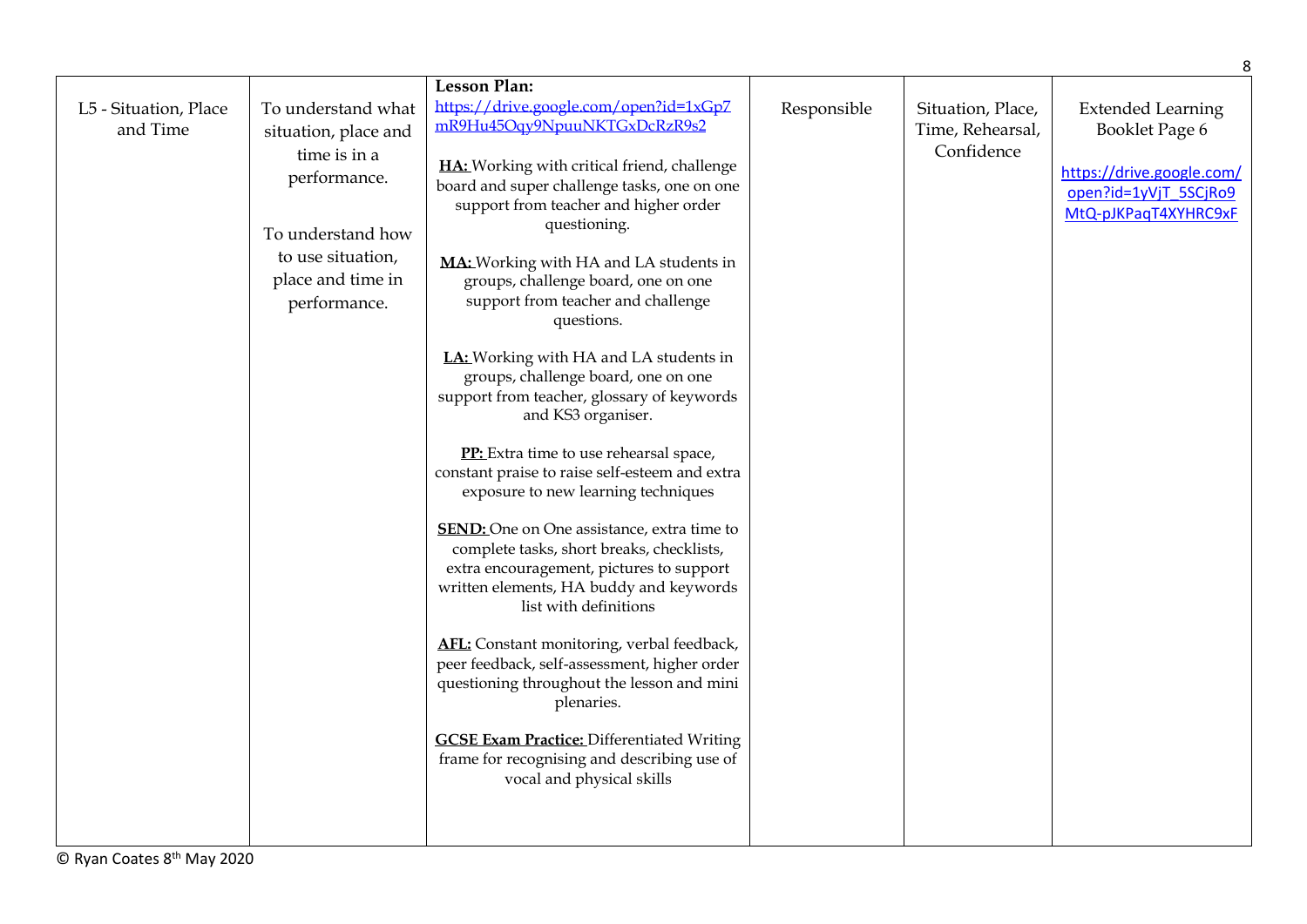|                                                                                                                                                                     |                                                         |                                                                                                                                                                                                                                                                                                                          |             |                                       | 9                                                                       |
|---------------------------------------------------------------------------------------------------------------------------------------------------------------------|---------------------------------------------------------|--------------------------------------------------------------------------------------------------------------------------------------------------------------------------------------------------------------------------------------------------------------------------------------------------------------------------|-------------|---------------------------------------|-------------------------------------------------------------------------|
| L6 - Language - SITS<br>Lesson                                                                                                                                      | To understand what<br>language is in a<br>performance.  | <b>Lesson Plan:</b><br>https://drive.google.com/open?id=1gv0Jk<br>L1U5dYDKps8uvxWeVGJqO5keDZ1<br>HA: Working with critical friend, challenge                                                                                                                                                                             | Responsible | Language,<br>Rehearsal,<br>Confidence | <b>Extended Learning</b><br>Booklet Page 7<br>https://drive.google.com/ |
| <b>SITS Tasks:</b><br>https://drive.google.com/open?id<br>=1kEwa8kQELudvru1Hrv 24iAzQ5-<br>A 0A6<br>https://drive.google.com/open?id<br>=1hPWKaAlo27SSGip_cVQheKhRb | To understand how<br>to use language in<br>performance. | board and super challenge tasks, one on one<br>support from teacher and higher order<br>questioning.<br>MA: Working with HA and LA students in<br>groups, challenge board, one on one<br>support from teacher and challenge                                                                                              |             |                                       | open?id=1yVjT_5SCjRo9<br>MtQ-pJKPaqT4XYHRC9xF                           |
| Ge4F3Le<br><b>SITS Feedback</b><br>Sheets:                                                                                                                          |                                                         | questions.<br>LA: Working with HA and LA students in<br>groups, challenge board, one on one<br>support from teacher, glossary of keywords<br>and KS3 organiser.                                                                                                                                                          |             |                                       |                                                                         |
| https://drive.google.com<br>/open?id=1U89kDnvfR2P<br>z35sjAPwFlPugiJZ3gvvU<br>https://drive.google.com<br>/open?id=1u6W6nbAmr<br>QMXhW3PXtGuiSev71w<br>$0$ U54      |                                                         | PP: Extra time to use rehearsal space,<br>constant praise to raise self-esteem and extra<br>exposure to new learning techniques<br><b>SEND:</b> One on One assistance, extra time to<br>complete tasks, short breaks, checklists,<br>extra encouragement, pictures to support<br>written elements, HA buddy and keywords |             |                                       |                                                                         |
|                                                                                                                                                                     |                                                         | list with definitions<br>AFL: Constant monitoring, verbal feedback,<br>peer feedback, self-assessment, higher order<br>questioning throughout the lesson and mini<br>plenaries.<br><b>GCSE Exam Practice: Differentiated Writing</b><br>frame for recognising and describing use of<br>vocal and physical skills         |             |                                       |                                                                         |
|                                                                                                                                                                     |                                                         |                                                                                                                                                                                                                                                                                                                          |             |                                       |                                                                         |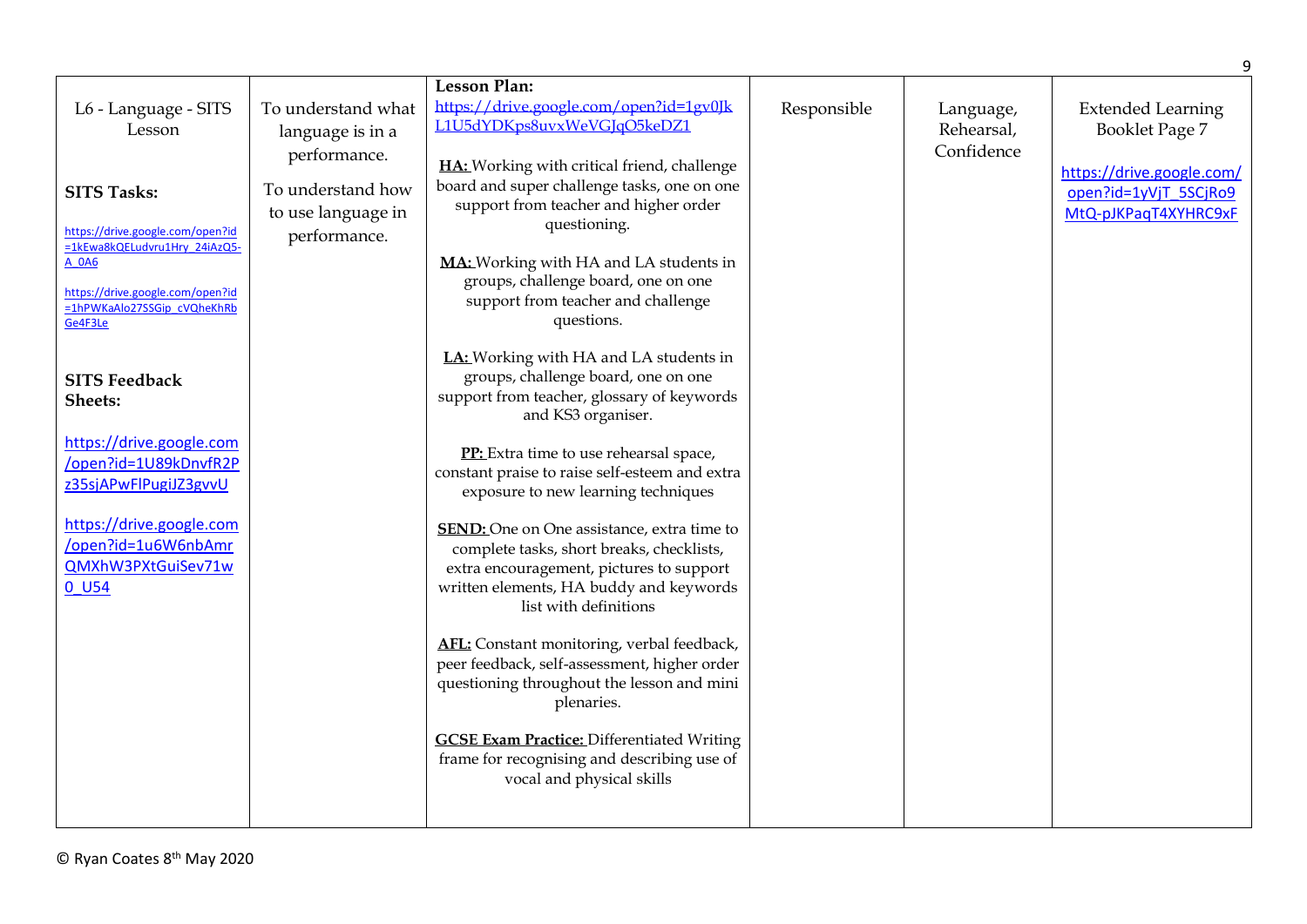|                                                                            |                                                         |                                                                                                                                                                                                                |             |                         | 10                                                                         |
|----------------------------------------------------------------------------|---------------------------------------------------------|----------------------------------------------------------------------------------------------------------------------------------------------------------------------------------------------------------------|-------------|-------------------------|----------------------------------------------------------------------------|
| L7 - Movement                                                              | To understand what                                      | <b>Lesson Plan:</b><br>https://drive.google.com/open?id=16kLB                                                                                                                                                  |             |                         |                                                                            |
|                                                                            | movement is in a                                        | Nhafj2HhZdo8B_WNRqCj-RLMnSqb                                                                                                                                                                                   | Responsible | Movement,<br>Rehearsal, | <b>Extended Learning</b><br>Booklet Page 8                                 |
| Handouts:<br>https://drive.google.co<br>m/open?id=1GyfHsYEtp               | performance.<br>To understand how<br>to use movement in | HA: Working with critical friend, challenge<br>board and super challenge tasks, one on one<br>support from teacher and higher order<br>questioning.                                                            |             | Confidence              | https://drive.google.com/<br>open?id=1yVjT_5SCjRo9<br>MtQ-pJKPaqT4XYHRC9xF |
| XL98dxpxBUEUqDo2fwx<br>fMX3                                                | performance.                                            | MA: Working with HA and LA students in<br>groups, challenge board, one on one<br>support from teacher and challenge<br>questions.                                                                              |             |                         |                                                                            |
| https://drive.google.com<br>/open?id=13H5rdHWuTV<br>kKjnzzkZ76QijKx-2YVbPz |                                                         | LA: Working with HA and LA students in<br>groups, challenge board, one on one<br>support from teacher, glossary of keywords<br>and KS3 organiser.                                                              |             |                         |                                                                            |
|                                                                            |                                                         | PP: Extra time to use rehearsal space,<br>constant praise to raise self-esteem and extra<br>exposure to new learning techniques                                                                                |             |                         |                                                                            |
|                                                                            |                                                         | <b>SEND:</b> One on One assistance, extra time to<br>complete tasks, short breaks, checklists,<br>extra encouragement, pictures to support<br>written elements, HA buddy and keywords<br>list with definitions |             |                         |                                                                            |
|                                                                            |                                                         | AFL: Constant monitoring, verbal feedback,<br>peer feedback, self-assessment, higher order<br>questioning throughout the lesson and mini<br>plenaries.                                                         |             |                         |                                                                            |
|                                                                            |                                                         | <b>GCSE Exam Practice: Differentiated Writing</b><br>frame for recognising and describing use of<br>vocal and physical skills                                                                                  |             |                         |                                                                            |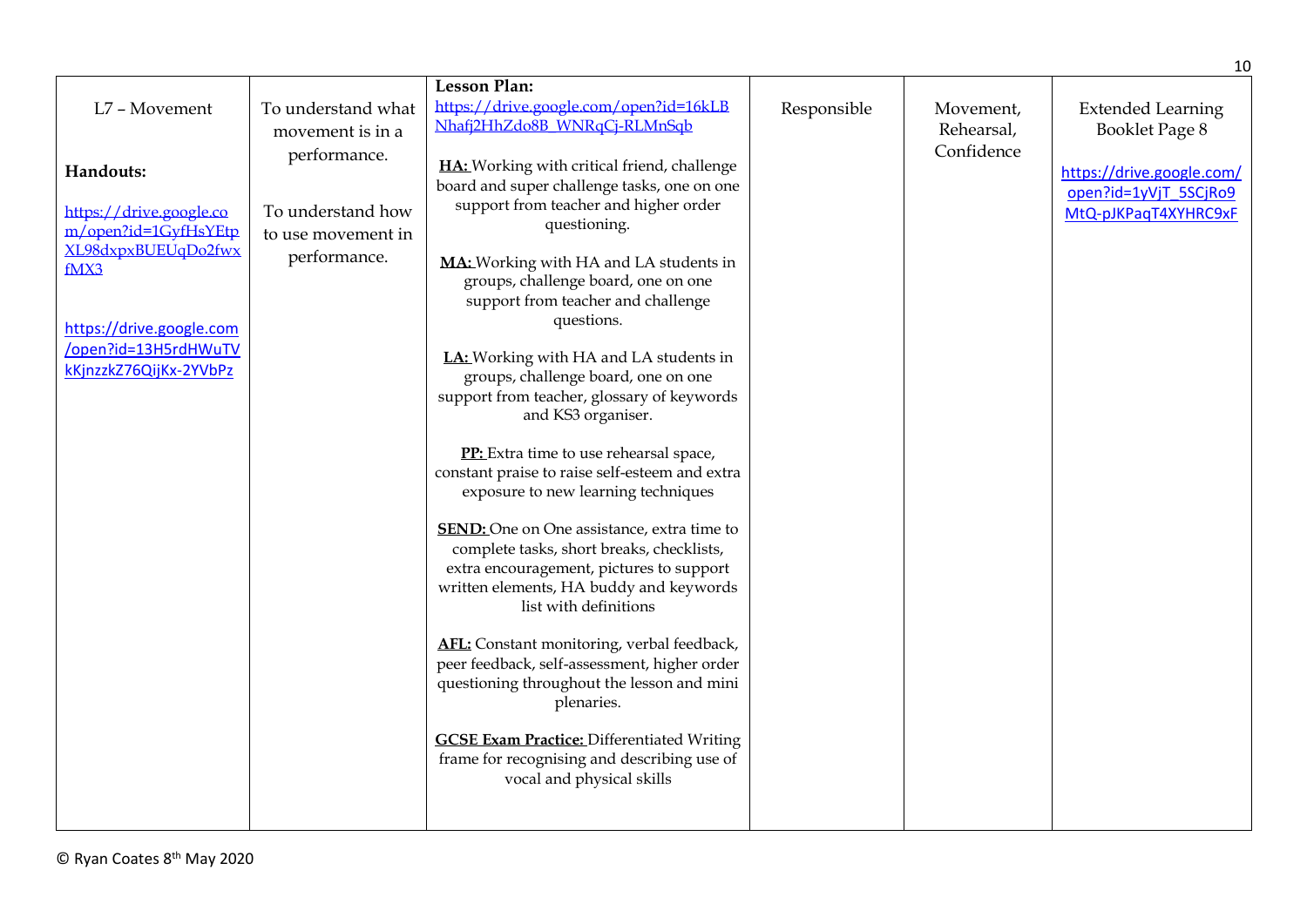|                                           |                                                                                                                                                                     |                                                                                                                                                                                                                                                                                                                                                                                                                                                                                                                                                                                                                                                                                                                                                                                                                                                                                                                                                                                                                                                                                                                                                                                         |             |                                                           | 11                                                                                                                       |
|-------------------------------------------|---------------------------------------------------------------------------------------------------------------------------------------------------------------------|-----------------------------------------------------------------------------------------------------------------------------------------------------------------------------------------------------------------------------------------------------------------------------------------------------------------------------------------------------------------------------------------------------------------------------------------------------------------------------------------------------------------------------------------------------------------------------------------------------------------------------------------------------------------------------------------------------------------------------------------------------------------------------------------------------------------------------------------------------------------------------------------------------------------------------------------------------------------------------------------------------------------------------------------------------------------------------------------------------------------------------------------------------------------------------------------|-------------|-----------------------------------------------------------|--------------------------------------------------------------------------------------------------------------------------|
| $L8 - Mood,$<br>Atmosphere and<br>Symbols | To understand what<br>mood, atmosphere<br>and symbols are in a<br>performance.<br>To understand how<br>to use mood,<br>atmosphere and<br>symbols in<br>performance. | Lesson Plan:<br>https://drive.google.com/open?id=1tdi9nrJ<br>X9cEWKdSVs2YDDRIwEZZJGWG3<br>HA: Working with critical friend, challenge<br>board and super challenge tasks, one on one<br>support from teacher and higher order<br>questioning.<br>MA: Working with HA and LA students in<br>groups, challenge board, one on one<br>support from teacher and challenge<br>questions.<br>LA: Working with HA and LA students in<br>groups, challenge board, one on one<br>support from teacher, glossary of keywords<br>and KS3 organiser.<br>PP: Extra time to use rehearsal space,<br>constant praise to raise self-esteem and extra<br>exposure to new learning techniques<br><b>SEND:</b> One on One assistance, extra time to<br>complete tasks, short breaks, checklists,<br>extra encouragement, pictures to support<br>written elements, HA buddy and keywords<br>list with definitions<br>AFL: Constant monitoring, verbal feedback,<br>peer feedback, self-assessment, higher order<br>questioning throughout the lesson and mini<br>plenaries.<br><b>GCSE Exam Practice: Differentiated Writing</b><br>frame for recognising and describing use of<br>vocal and physical skills | Responsible | Mood, Symbols,<br>Atmosphere,<br>Rehearsal,<br>Confidence | <b>Extended Learning</b><br>Booklet Page 9<br>https://drive.google.com/<br>open?id=1yVjT 5SCjRo9<br>MtQ-pJKPaqT4XYHRC9xF |
|                                           |                                                                                                                                                                     |                                                                                                                                                                                                                                                                                                                                                                                                                                                                                                                                                                                                                                                                                                                                                                                                                                                                                                                                                                                                                                                                                                                                                                                         |             |                                                           |                                                                                                                          |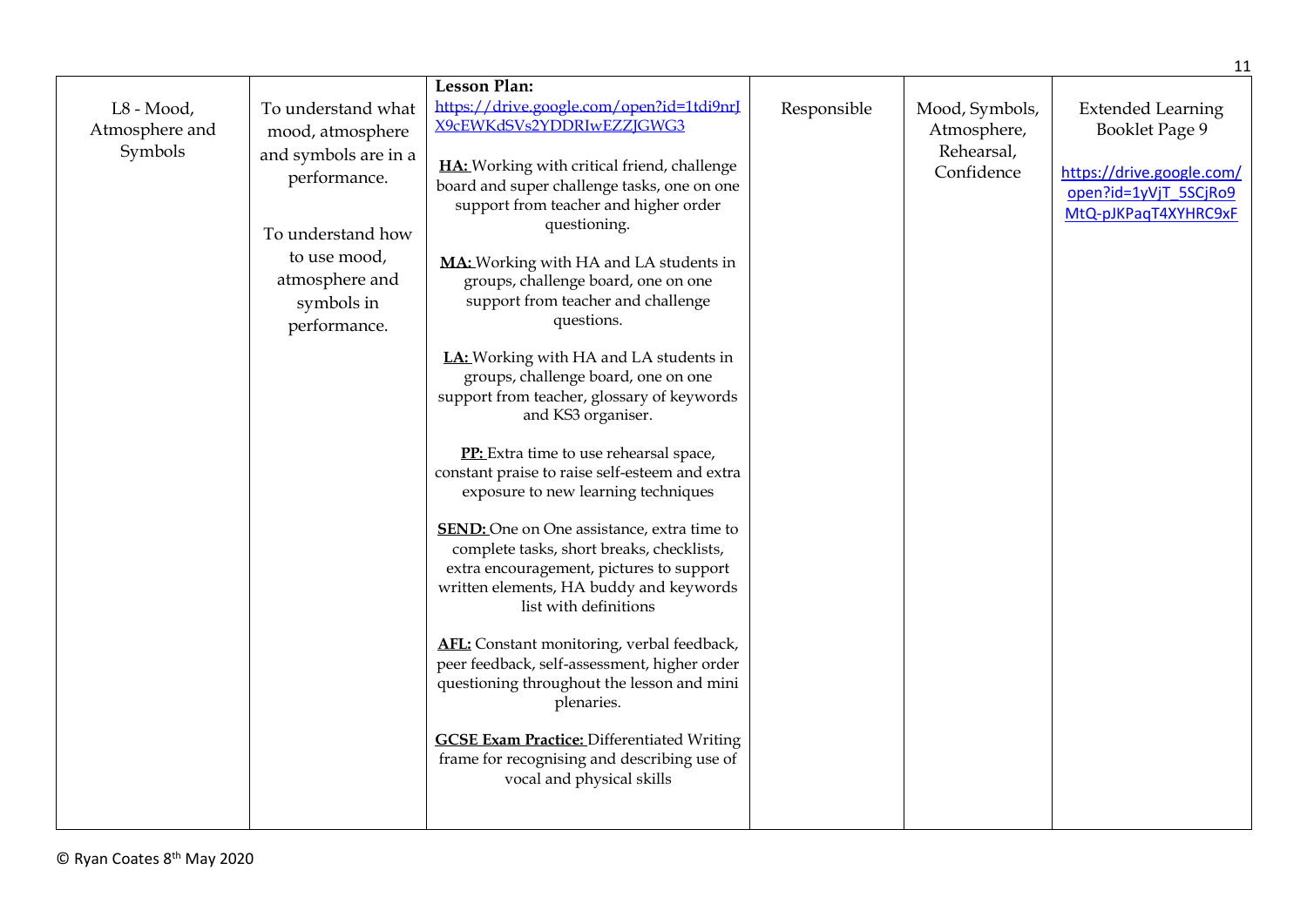|                       |                                                                | <b>Lesson Plan:</b>                                                                                                                                                                                            |             |                                    |                                                                      |
|-----------------------|----------------------------------------------------------------|----------------------------------------------------------------------------------------------------------------------------------------------------------------------------------------------------------------|-------------|------------------------------------|----------------------------------------------------------------------|
| L9 - Dramatic Meaning | To understand what<br>dramatic meaning is.                     | https://drive.google.com/open?id=18mS9z<br>Gzbq0Cek3m1_GdnMuSv2Vj01CYG                                                                                                                                         | Responsible | Dramatic<br>Meaning,<br>Rehearsal, | Summary Clip:<br>https://www.youtube.com/<br>watch?v=wofyXXq4KHM&lis |
|                       | To understand how<br>to use all of the<br>dramatic elements in | HA: Working with critical friend, challenge<br>board and super challenge tasks, one on one<br>support from teacher and higher order<br>questioning.                                                            |             | Confidence                         | t=PLstVT-<br>ypu Q2cpMAt26xC2CZTDGu<br>Gwr8-&index=1                 |
|                       | a performance.                                                 | MA: Working with HA and LA students in<br>groups, challenge board, one on one<br>support from teacher and challenge<br>questions.                                                                              |             |                                    |                                                                      |
|                       |                                                                | LA: Working with HA and LA students in<br>groups, challenge board, one on one<br>support from teacher, glossary of keywords<br>and KS3 organiser.                                                              |             |                                    |                                                                      |
|                       |                                                                | PP: Extra time to use rehearsal space,<br>constant praise to raise self-esteem and extra<br>exposure to new learning techniques                                                                                |             |                                    |                                                                      |
|                       |                                                                | <b>SEND:</b> One on One assistance, extra time to<br>complete tasks, short breaks, checklists,<br>extra encouragement, pictures to support<br>written elements, HA buddy and keywords<br>list with definitions |             |                                    |                                                                      |
|                       |                                                                | AFL: Constant monitoring, verbal feedback,<br>peer feedback, self-assessment, higher order<br>questioning throughout the lesson and mini<br>plenaries.                                                         |             |                                    |                                                                      |
|                       |                                                                | <b>GCSE Exam Practice: Differentiated Writing</b><br>frame for recognising and describing use of<br>vocal and physical skills                                                                                  |             |                                    |                                                                      |